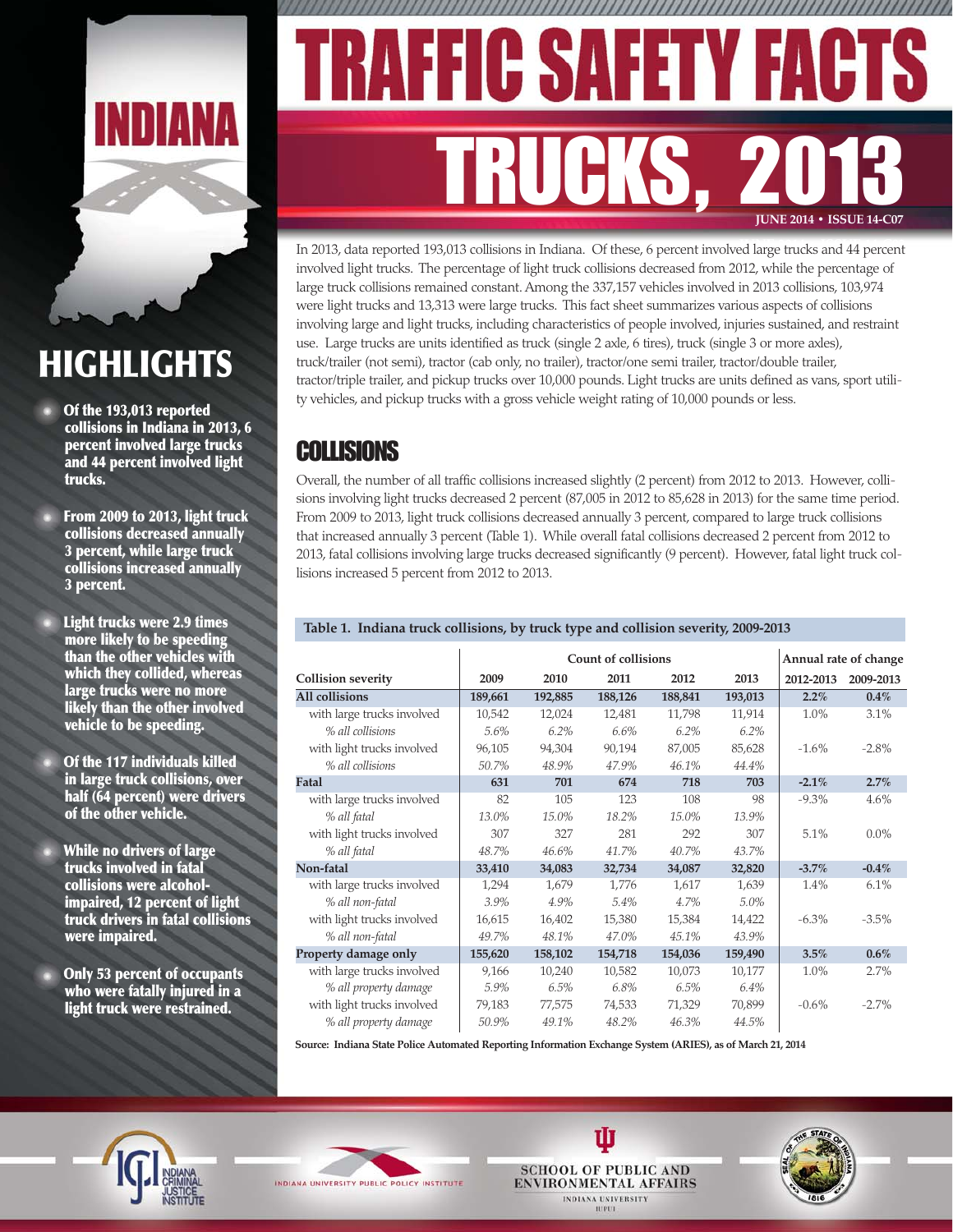#### C SAFETY FACTS **INDIANA** 11

There was a small difference between non-truck and light truck collisions in the types of roadways where collisions occurred. Most non-truck and light truck collisions occurred on local/city roadways (45 and 47 percent, respectively). However, large truck collisions occurred equally on interstates and local/city roadways (28 percent each) (Table 2). In 2013, 35 percent of fatal large truck collisions occurred on interstates.

 $\frac{1}{1}$ 

In 2013, the hourly distributions of light trucks and non-truck collisions were similar, but different from collisions involving large trucks (Figure 1). Collisions involving light trucks and non-trucks were most frequent 3 to 6pm, while large truck collisions were most frequent 7am to 3pm.

| Collision severity/<br>road class     | All other<br>(non-truck)<br>collisions | Percent | Large<br>truck<br>collisions | Percent | Light<br>truck<br>collisions | Percent |
|---------------------------------------|----------------------------------------|---------|------------------------------|---------|------------------------------|---------|
| <b>Total collisions</b>               | 97,824                                 | 100%    | 11,914                       | 100%    | 85,628                       | 100%    |
| Local/city road                       | 43,919                                 | 44.9%   | 3,307                        | 27.8%   | 40,071                       | 46.8%   |
| County road                           | 11,847                                 | 12.1%   | 671                          | 5.6%    | 8,913                        | 10.4%   |
| State road                            | 13,462                                 | 13.8%   | 1,495                        | 12.5%   | 12,292                       | 14.4%   |
| US route                              | 8,816                                  | 9.0%    | 1,496                        | 12.6%   | 8,632                        | 10.1%   |
| Interstate                            | 8,115                                  | 8.3%    | 3,341                        | 28.0%   | 4,326                        | 5.1%    |
| Unknown                               | 11,665                                 | 11.9%   | 1,604                        | 13.5%   | 11,394                       | 13.3%   |
| <b>Fatal collisions</b>               | 330                                    | 100%    | 98                           | 100%    | 307                          | 100%    |
| Local/city road                       | 92                                     | 27.9%   | 10                           | 10.2%   | 71                           | 23.1%   |
| County road                           | 85                                     | 25.8%   | $\,4\,$                      | 4.1%    | 51                           | 16.6%   |
| State road                            | 76                                     | 23.0%   | 25                           | 25.5%   | 93                           | 30.3%   |
| US route                              | 49                                     | 14.8%   | 25                           | 25.5%   | 57                           | 18.6%   |
| Interstate                            | 25                                     | 7.6%    | 34                           | 34.7%   | 29                           | 9.4%    |
| Unknown                               | 3                                      | 0.9%    | $\overline{0}$               | $0.0\%$ | 6                            | 2.0%    |
| Fatal collisions per 1,000 collisions | 3.4                                    |         | 8.2                          |         | 3.6                          |         |
| Local/city road                       | 2.1                                    |         | 3.0                          |         | 1.8                          |         |
| County road                           | 7.2                                    |         | 6.0                          |         | 5.7                          |         |
| State road                            | 5.6                                    |         | 16.7                         |         | 7.6                          |         |
| US route                              | 5.6                                    |         | 16.7                         |         | 6.6                          |         |
| Interstate                            | 3.1                                    |         | 10.2                         |         | 6.7                          |         |
| Unknown                               | 0.3                                    |         | 0.0                          |         | 0.5                          |         |

#### **Table 2. Collisions involving trucks, by truck type, roadway class and collision severity, 2013**

/////////////

**Source: Indiana State Police Automated Reporting Information Exchange System (ARIES), as of March 21, 2014**

**Note: The total of collisions involving large trucks, light trucks and non-trucks does not equal the overall total collisions as some collisions involved both a light and large truck in same collision.**



#### **Figure 1. Distribution of collisions, by hour of day and vehicles involved, 2013**

**Source: Indiana State Police Automated Reporting Information Exchange System (ARIES), as of March 21, 2014**

**Notes: 1) Excludes those collisions where time was unknown.**

**2) Percentages represent the proportion of all collisions per collision type for that hour (i.e., 6 percent of all large truck collisions occurred at 7am).**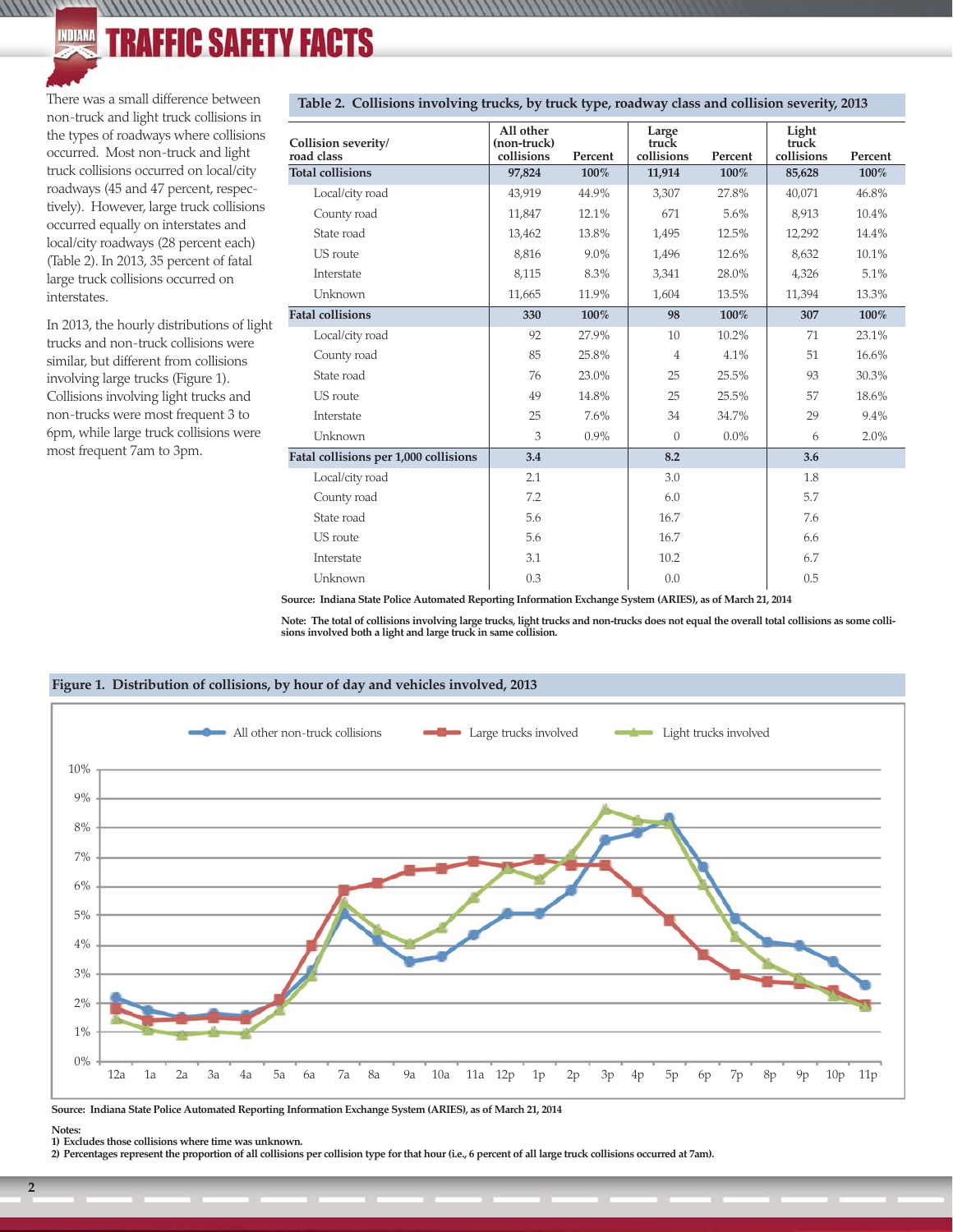The fatal and incapacitating collision rate per hour was also similar for non-truck and light truck collisions, with slight differences in early morning hours (Figure 2). Large truck fatal and incapacitating injury collisions varied and spiked at different times of the day. Fatal and incapacitating injury collisions for large trucks were the highest at 3am, while light truck fatal and incapacitating injury collisions were highest at 4am. Light truck fatal and incapacitating injury collisions were evenly distributed between 8am and 11pm.

Based upon the 2010 US Census definition of urban places, the state of Indiana can be divided into urban, suburban, exurban, and rural areas. Generally, when looking at collisions by geographic locale, the majority of 2013 large and light truck injury collisions occurred in urban areas. However, for fatal large truck collisions, the highest percentage (36 percent) occurred in suburban areas (Figure 3). Thirty-six percent of fatal light truck collisions occurred in urban areas and 29 percent in suburban areas.





**Source: Indiana State Police Automated Reporting Information Exchange System (ARIES), as of March 21, 2014**

**Notes:** 

**1) Excludes those collisions where time was unknown.**

**2) Percentages represent the proportion of collisions per hour that were fatal or incapacitating injury collisions (i.e., 4 percent of large truck collisions that occurred in the 1am hour were fatal or incapacitating injury collisions).**



#### **Figure 3. Injury collisions involving trucks as proportion of all injury collisions, by locale and collision severity, 2013**

**Source: Indiana State Police Automated Reporting Information Exchange System (ARIES), as of March 21, 2014**

**Notes:** 

**1) Only collisions with known locales are included.**

**2) Excludes property damage collisions.**

**3) Percentages represent the proportion of collisions per severity that were in a certain locale for each truck type (i.e., 72 percent of light truck non-incapacitating collisions were in an urban locale).**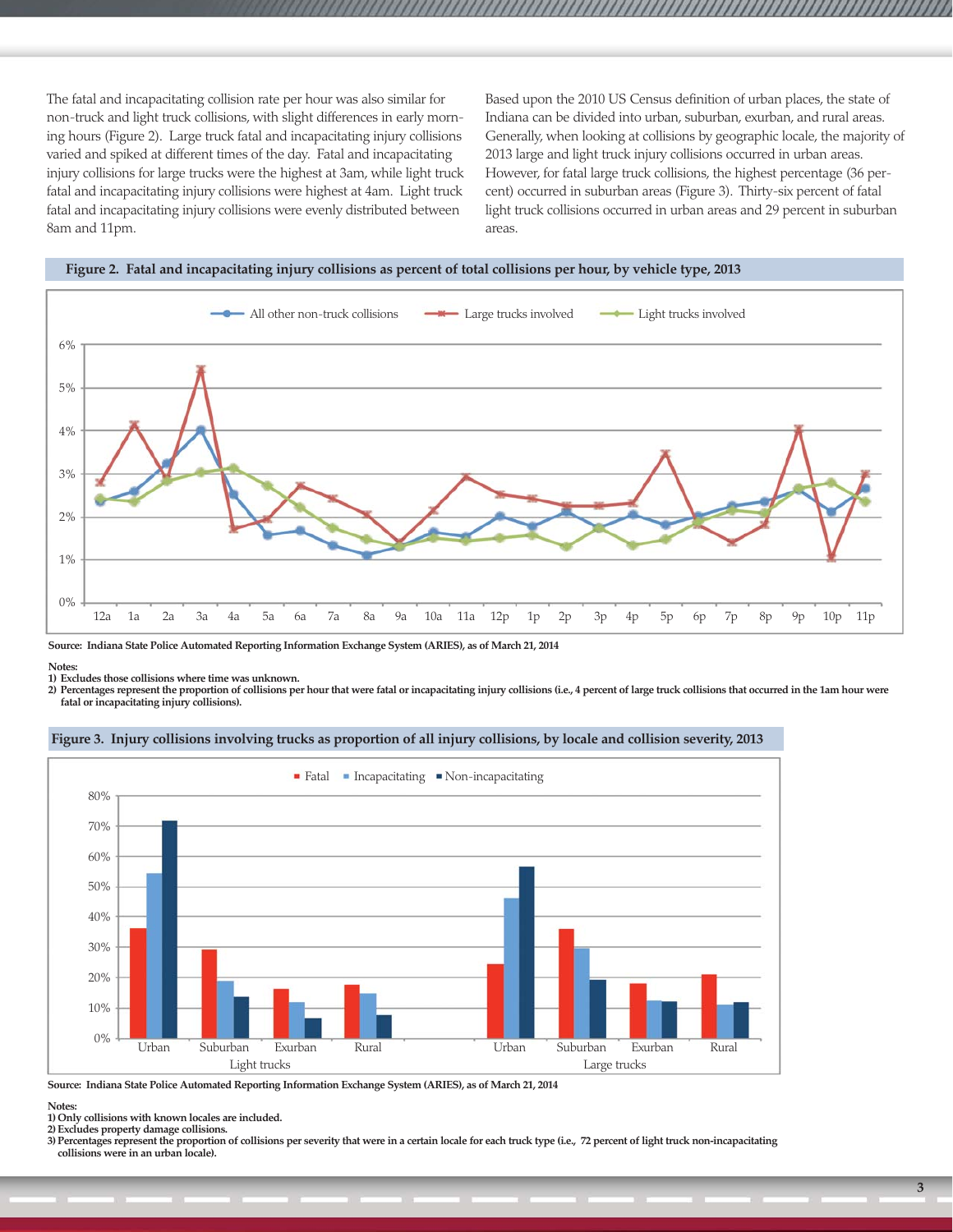#### **TRAFFIC SAFETY FACTS** INDIANA

### VEHICLES

 $111111$ 

In 2013, 337,157 vehicles were involved in collisions; of those 117,287 were trucks (103,974 light, 13,313 large) (Table 3). The overall number of vehicles involved in collisions increased slightly (less than 2 percent) from 2012 to 2013, while the number of light trucks involved in collisions decreased less than 2 percent for the same period. However, light trucks involved in fatal collisions increased nearly 5 percent from 2012 to 2013, while large trucks involved in fatal collisions decreased slightly more than 2 percent for the same time period. In 2013, light trucks were 1.3 times

and large trucks were 3.6 times (both p<0.001) more likely to be involved in fatal collisions than passenger cars.

Of the 562 vehicles involved in fatal light truck collisions, 47 (8 percent) were speeding, while only 4 percent of the other vehicles involved were speeding (Table 4). On the other hand, of the 247 vehicles involved in fatal large truck collisions only 7 (3 percent) of the large trucks were speeding, while 5 percent of the other vehicles involved were speeding. Light trucks were 2.9 times more likely to be speeding than the other vehicles with which they collided, whereas large trucks were no more likely than the other involved vehicle to be speeding (calculated from Table 4).

#### **Table 3. Vehicles involved in Indiana collisions, by collision severity and vehicle type, 2013**

,,,,,,,,,,,,,,,,,,,,,,,,,,,,,,,,,,

|                                                 |         |         | <b>Count of vehicles</b> |         |         |           | Annual rate of change |
|-------------------------------------------------|---------|---------|--------------------------|---------|---------|-----------|-----------------------|
| Collision severity/vehicle type                 | 2009    | 200     | 2011                     | 2012    | 2013    | 2012-2013 | 2009-2013             |
| <b>All collisions</b>                           | 329,877 | 337,248 | 329,373                  | 331,693 | 337,157 | 1.6%      | $0.5\%$               |
| Passenger car                                   | 187,964 | 195,787 | 192,344                  | 198,985 | 206,321 | 3.7%      | 2.4%                  |
| Light truck                                     | 116,400 | 114,564 | 109,495                  | 105,751 | 103,974 | $-1.7%$   | $-2.8\%$              |
| Large truck                                     | 11,591  | 13,319  | 13,940                   | 13,090  | 13,313  | 1.7%      | 3.5%                  |
| Motorcycle/moped                                | 3,354   | 3,495   | 3,624                    | 4,205   | 3,594   | $-14.5%$  | 1.7%                  |
| Other vehicle type                              | 10,568  | 10,083  | 9,970                    | 9,662   | 9,955   | $3.0\%$   | $-1.5%$               |
| <b>Fatal collisions</b>                         | 1,021   | 1,117   | 1,072                    | 1,139   | 1,138   | $-0.1%$   | 2.7%                  |
| Passenger car                                   | 417     | 481     | 450                      | 509     | 526     | $3.3\%$   | $6.0\%$               |
| Light truck                                     | 350     | 388     | 329                      | 333     | 349     | 4.8%      | $-0.1\%$              |
| Large truck                                     | 110     | 116     | 143                      | 126     | 123     | $-2.4\%$  | 2.8%                  |
| Motorcycle/moped                                | 118     | 113     | 121                      | 149     | 115     | $-22.8%$  | $-0.6\%$              |
| Other vehicle type                              | 26      | 19      | 29                       | 22      | 25      | 13.6%     | $-1.0\%$              |
| Relative risk of involvement in fatal collision |         |         |                          |         |         |           |                       |
| Light truck v. passenger car                    | 1.4     | 1.4     | 1.3                      | 1.2     | 1.3     |           |                       |
| Large truck v. passenger car                    | 4.3     | 3.5     | 4.4                      | 3.8     | 3.6     |           |                       |
| Large truck v. light truck                      | 3.2     | 2.6     | 3.4                      | 3.1     | 2.8     |           |                       |

**Source: Indiana State Police Automated Reporting Information Exchange System (ARIES), as of March 21, 2014**

**1)** *Other vehicle type* **includes** *buses, combination vehicle, farm vehicle, motor home/recreational vehicle, animal drawn vehicle (non-motor vehicle), unknown,* **and invalid types.**

**2) Relative risk is the ratio of the percentage of involvement in a fatal collision comparing by vehicle type. Ratios greater than 1 show a higher risk for that particular vehicle type fatal collision. For example, in 2013, large trucks were 3.6 times more likely to be involved in a fatal collision than a passenger car.**

#### **Table 4. Vehicles speeding in truck collisions, by collision severity, 2013**

| Vehicles in collisions involving: | Fatal          | Incapacitating |        | Non-incapacitating Property damage | <b>Total</b> |
|-----------------------------------|----------------|----------------|--------|------------------------------------|--------------|
| Light trucks                      | 562            | 2,175          | 25,752 | 131,056                            | 159,545      |
| Light truck speeding              | 47             | 144            | 1,201  | 4,326                              | 5,718        |
| % light truck speeding            | 8.4%           | 6.6%           | 4.7%   | 3.3%                               | 3.6%         |
| Other vehicle speeding            | 21             | 37             | 429    | 1,486                              | 1,973        |
| % other vehicle speeding          | 3.7%           | 1.7%           | 1.7%   | 1.1%                               | 1.2%         |
| Large trucks                      | 247            | 394            | 2,914  | 18,221                             | 21,776       |
| Large truck speeding              | $\overline{7}$ | 9              | 139    | 425                                | 580          |
| % large truck speeding            | 2.8%           | 2.3%           | 4.8%   | 2.3%                               | 2.7%         |
| Other vehicle speeding            | 12             | 12             | 139    | 430                                | 593          |
| % other vehicle speeding          | 4.9%           | $3.0\%$        | 4.8%   | 2.4%                               | 2.7%         |

**Source: Indiana State Police Automated Reporting Information Exchange System (ARIES), as of March 21, 2014**

**Note: Excludes pedestrians and bicycles as vehicles.**

**Notes:**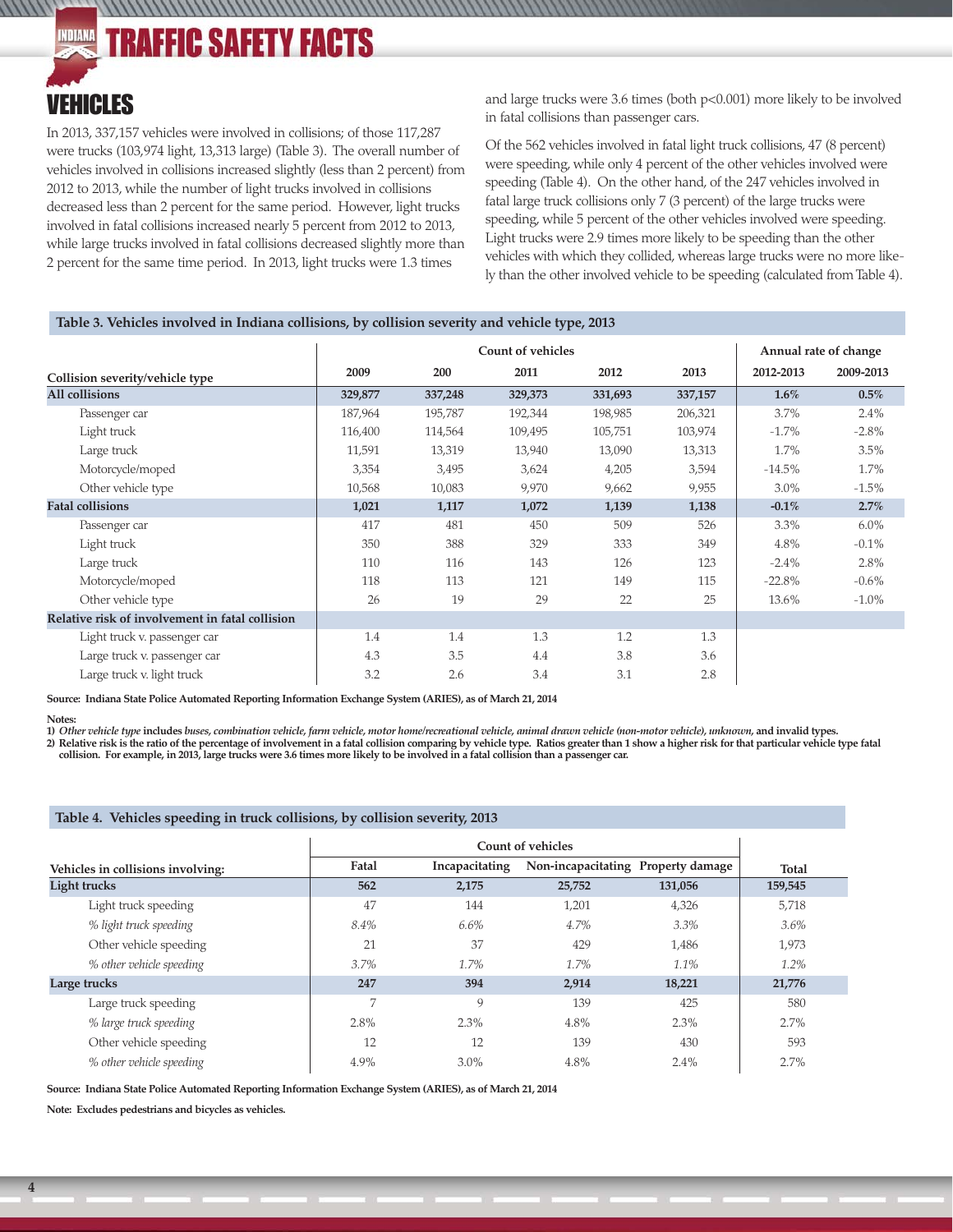### INJURIES

In 2013, there were 309,975 individuals involved in collisions (Table 5). Of those, 146,984 (47 percent) were in light truck collisions and 19,839 (6 percent) were in large truck collisions. Of the 777 fatalities in collisions, 44 percent (338) were in light truck collisions, while 15 percent (117) were in large truck collisions. The 338 light truck collision fatalities in 2013 is

an increase from the 317 fatalities in 2012. Of the 338 fatalities, 141 (42 percent) were drivers of the light truck. Of the 117 individuals killed in large truck collisions, over half (75, or 64 percent) were drivers of the other vehicle. Within all collisions involving large trucks, drivers of other vehicles were 10.8 times (p<0.001) more likely to be killed than the drivers of large trucks (calculated from Table 5).

#### **Table 5. Injuries in collisions, by truck involvement, person type, and injury status, 2013**

|                                       | Count of individuals |                |                    |                |             |         |  |  |  |
|---------------------------------------|----------------------|----------------|--------------------|----------------|-------------|---------|--|--|--|
|                                       | Fatal                | Incapacitating | Non-incapacitating | Other injury   | Not injured | Total   |  |  |  |
| Individuals in all collisions         | 777                  | 3,443          | 41,857             | 2,187          | 261,711     | 309,975 |  |  |  |
|                                       |                      |                |                    |                |             |         |  |  |  |
| Individuals in light truck collisions | 338                  | 1,423          | 19,443             | 1,182          | 124,598     | 146,984 |  |  |  |
| Driver - light truck                  | 141                  | 601            | 8,012              | 763            | 83,446      | 92,963  |  |  |  |
| Driver - other vehicle                | 88                   | 384            | 5,330              | 353            | 40,896      | 47,051  |  |  |  |
| Occupant - light truck                | 46                   | 216            | 3,523              | 31             | 57          | 3,873   |  |  |  |
| Occupant - other vehicle              | 26                   | 115            | 1,952              | 23             | 34          | 2,150   |  |  |  |
| Non-motorist                          | 37                   | 107            | 626                | 12             | 165         | 947     |  |  |  |
| Individuals in large truck collisions | 117                  | 223            | 2,030              | 143            | 17,326      | 19,839  |  |  |  |
| Driver - large truck                  | 11                   | 33             | 497                | 101            | 11,116      | 11,758  |  |  |  |
| Driver - other vehicle                | 75                   | 134            | 1,010              | 36             | 6,191       | 7,446   |  |  |  |
| Occupant - large truck                | 3                    | 9              | 73                 | $\overline{0}$ | 3           | 88      |  |  |  |
| Occupant - other vehicle              | 21                   | 38             | 414                | 6              | 6           | 485     |  |  |  |
| Non-motorist                          | 7                    | 9              | 36                 | $\Omega$       | 10          | 62      |  |  |  |

**Source: Indiana State Police Automated Reporting Information Exchange System (ARIES), as of March 21, 2014**

**Notes:** 

**1) Animal drawn vehicle operator and occupants are counted as nonmotorists. 2) Non-truck driver includes the driver of the other vehicle, truck occupants, occupants of the other vehicle, and nonmotorist.**

**3)** *Other injury* **includes those injuries reported as** *refused (treatment)* **and** *unknown***.**

**4) Non-incapacitating injury includes those injuries reported as** *non-incapacitating* **and** *possible***.**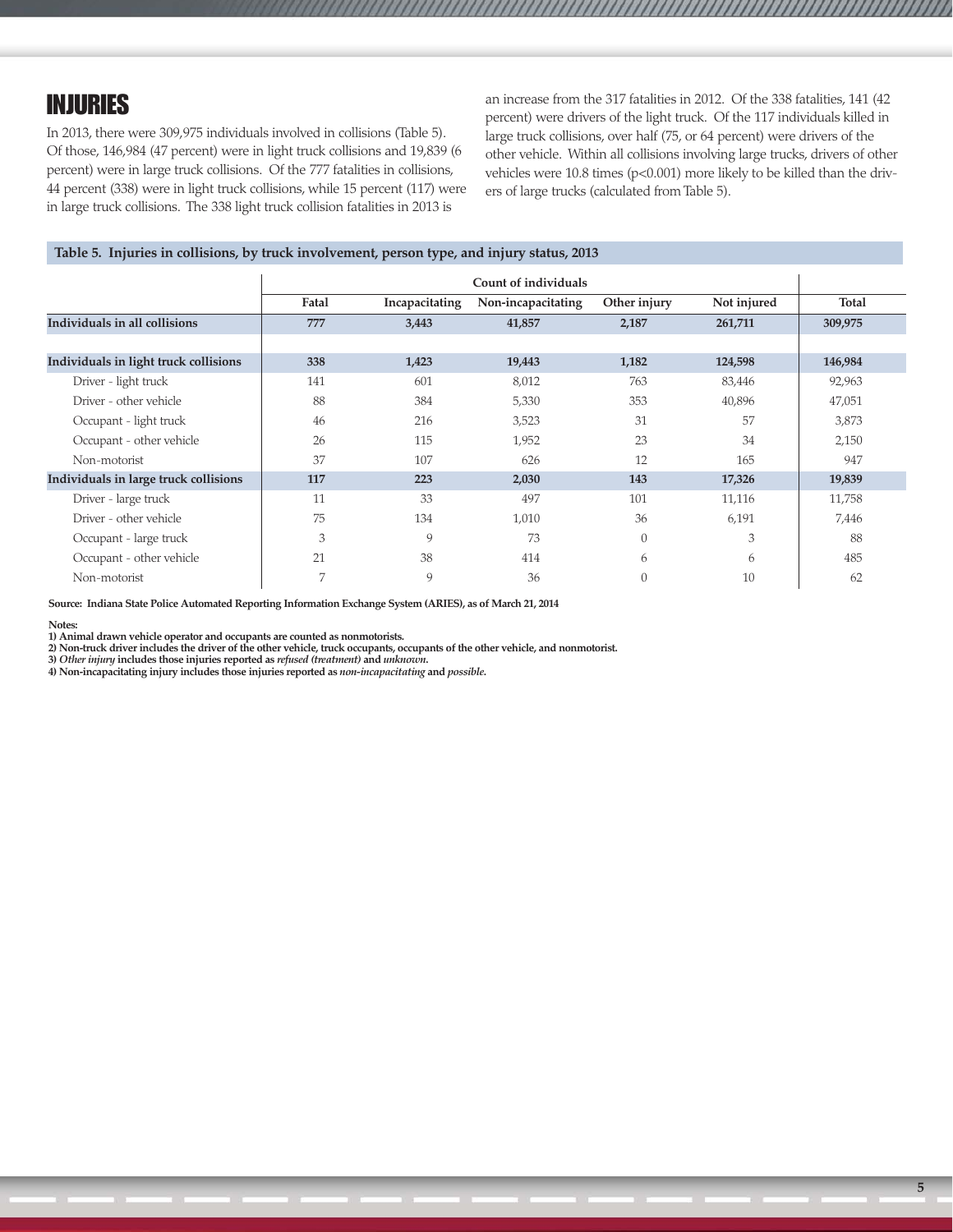#### INDIANA **TRAFFIC SAFETY FACTS**

### DRIVERS

 $\frac{1}{111111}$ 

The distribution of drivers involved in truck collisions varies by age and vehicle type. Nearly 30 percent of all large truck drivers involved in collisions were between the ages of 45 and 54 (Figure 4). Almost 60 percent

of light truck drivers involved in collisions were between the ages of 25 and 54. Few drivers of large trucks were under age 24. There were proportionately more light truck drivers ages 15 to 24 than large truck drivers (19 and 5 percent, respectively).



////////////////



**Source: Indiana State Police Automated Reporting Information Exchange System (ARIES), as of March 21, 2014**

**Notes:**

**1) Excludes cases with invalid or unknown age.**

**2) Percent represents age group/total age group per vehicle type.**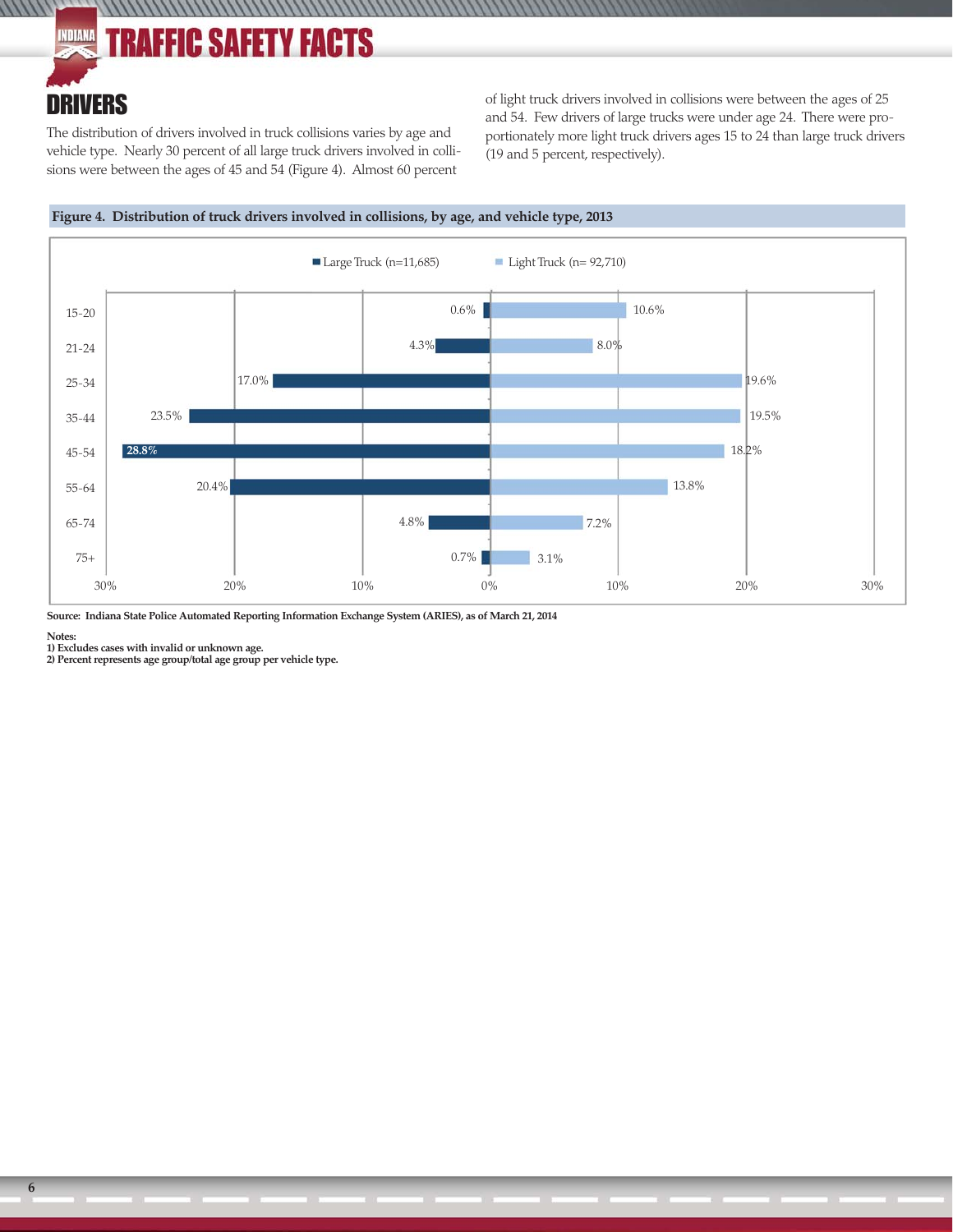Large truck drivers were less likely to be alcohol-impaired (BAC >=0.08 g/dL) than drivers of other vehicle types, regardless of the collision severity (Table 6). Of the 4,700 impaired drivers of all vehicle types in 2013, only 18 were drivers of large trucks. However, drivers of light trucks involved in collisions in 2013 were generally more likely to be alcoholimpaired than drivers of other types of vehicles, with the exception of

motorcycle/moped operators. While no drivers of large trucks involved in fatal collisions were alcohol-impaired, 12 percent of light truck drivers in fatal collisions were impaired. In fatal collisions, the impairment rate for drivers of pickup trucks (14 percent) was highest among the three unit types comprising light trucks (Table 7). Eleven percent and nine percent of van and SUV drivers, respectively, were impaired in fatal collisions.

#### **Table 6. Drivers in collisions by alcohol impairment, vehicle type, and collision severity, 2013**

|                               | Fatal        | Incapacitating | Non-incapacitating | Property damage | Total   |
|-------------------------------|--------------|----------------|--------------------|-----------------|---------|
| All drivers                   | 1,095        | 4,576          | 51,200             | 236,951         | 293,822 |
| Large truck                   | 116          | 193            | 1,498              | 9,878           | 11,685  |
| Light truck                   | 339          | 1,377          | 15,805             | 75,189          | 92,710  |
| Passenger car                 | 510          | 2,412          | 31,561             | 148,226         | 182,709 |
| Motorcycle/moped              | 113          | 543            | 1,902              | 818             | 3,376   |
| Other                         | 17           | 51             | 434                | 2,840           | 3,342   |
| Impaired drivers (BAC >=0.08) | 115          | 193            | 1,177              | 3,215           | 4,700   |
| Large truck                   | $\theta$     | $\theta$       | $\overline{2}$     | 16              | 18      |
| Light truck                   | 39           | 62             | 420                | 1,029           | 1,550   |
| Passenger car                 | 62           | 96             | 673                | 2,138           | 2,969   |
| Motorcycle/moped              | 13           | 29             | 73                 | 27              | 142     |
| Other                         | $\mathbf{1}$ | 6              | $\overline{Q}$     | 5               | 21      |
| % Impaired                    | 10.5%        | $4.2\%$        | 2.3%               | $1.4\%$         | $1.6\%$ |
| Large truck                   | $0.0\%$      | $0.0\%$        | 0.1%               | 0.2%            | 0.2%    |
| Light truck                   | 11.5%        | 4.5%           | 2.7%               | 1.4%            | 1.7%    |
| Passenger car                 | 12.2%        | $4.0\%$        | 2.1%               | 1.4%            | 1.6%    |
| Motorcycle/moped              | 11.5%        | 5.3%           | 3.8%               | 3.3%            | 4.2%    |
| Other                         | 5.9%         | 11.8%          | 2.1%               | $0.2\%$         | $0.6\%$ |

**Source: Indiana State Police Automated Reporting Information Exchange System (ARIES), as of March 21, 2014**

**Notes:** 

1) BAC = Blood alcohol concentration in grams per deciliter (g/dL).<br>2) *Other* vehicles include *buses, combination vehicle, farm vehicle, motor home/recreational vehicle,* and unknown vehicle types.

**3) Includes only drivers ages 15 to 109.**

4) Light trucks are defined as vans, sport utility vehicles, and pickup trucks with a gross vehicle weight rating of 10,000 pounds or less.<br>5) Large trucks are units identified as truck (single 2 axle, 6 tires), truck (sin *trailer, tractor/triple trailer,* **and** *pickup trucks* **over 10,000 pounds.**

#### **Table 7. Light truck drivers in collisions by alcohol impairment, vehicle type, and collision severity, 2013**

|                               | Fatal | Incapacitating | Non-incapacitating | Property damage | <b>Total</b> |
|-------------------------------|-------|----------------|--------------------|-----------------|--------------|
| <b>Light truck drivers</b>    | 339   | 1,377          | 15,805             | 75,189          | 92,710       |
| Pickup truck                  | 161   | 576            | 5,655              | 29,683          | 36,075       |
| Sport utility vehicle         | 121   | 549            | 7,204              | 32,355          | 40,229       |
| Van                           | 57    | 252            | 2,946              | 13,151          | 16,406       |
| Impaired drivers (BAC >=0.08) | 39    | 62             | 420                | 1,029           | 1,550        |
| Pickup truck                  | 22    | 34             | 205                | 556             | 817          |
| Sport utility vehicle         | 11    | 23             | 163                | 376             | 573          |
| Van                           | 6     | 5              | 52                 | 97              | 160          |
| % Impaired                    | 11.5% | 4.5%           | 2.7%               | $1.4\%$         | $1.7\%$      |
| Pickup truck                  | 13.7% | 5.9%           | 3.6%               | 1.9%            | 2.3%         |
| Sport utility vehicle         | 9.1%  | 4.2%           | 2.3%               | 1.2%            | 1.4%         |
| Van                           | 10.5% | 2.0%           | 1.8%               | 0.7%            | 1.0%         |

**Source: Indiana State Police Automated Reporting Information Exchange System (ARIES), as of March 21, 2014**

**Note: BAC = Blood alcohol concentration in grams per deciliter (g/dL).**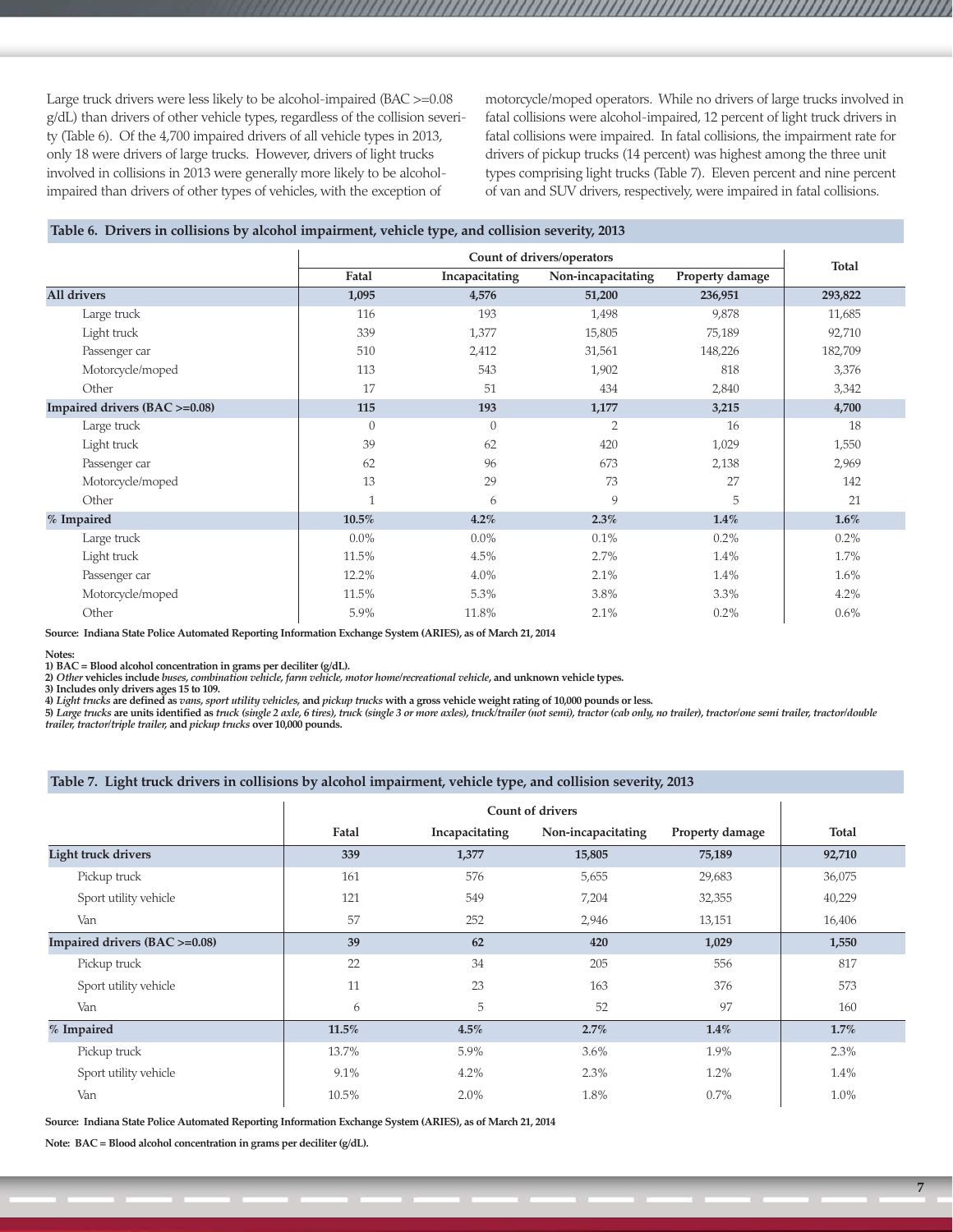**TRAFFIC SAFETY FACTS** INDIANA

### RESTRAINT USE

 $111111$ 

Overall in 2013, nearly all vehicle occupants (99 percent) involved in collisions regardless of vehicle type, were restrained (Table 8). In comparison, only 76 percent of vehicle occupants in fatal collisions were restrained (up from 74 percent in 2012). Large truck occupant restraint use was 99 percent and light truck occupant restraint use was 98 percent for those involved in collisions. The rate drops slightly to 96 percent for occupants of large trucks involved in fatal collisions. For occupants of light trucks

involved in fatal collisions, rates for SUV and pickup trucks occupants were 74 and 73 percent, respectively; the rate for van occupants was 76 percent. Only 53 percent of occupants who were fatally injured in a light truck were restrained (up from 48 percent in 2012). For SUV occupants fatally injured in a collision only 48 percent were restrained. Restraint use for fatally injured occupants of large trucks declined from 2012 to 2013, from 68 to 64 percent. Drivers were more likely to be restrained than passengers.

#### **Table 8. Restraint use rates among vehicle occupants involved in collisions, by vehicle type and collision/injury severity, 2013**

,,,,,,,,,,,,,,,,,,,,,,,,,,,,,,,

|                               | Light trucks  |             |        |                  |              |                |              |
|-------------------------------|---------------|-------------|--------|------------------|--------------|----------------|--------------|
|                               | Pickup trucks | <b>SUVs</b> | Vans   | All light trucks | Large trucks | Passenger cars | <b>Total</b> |
| Persons involved in:          |               |             |        |                  |              |                |              |
| All collisions                | 97.6%         | 98.8%       | 98.6%  | 98.3%            | 98.8%        | 98.8%          | 98.6%        |
| Fatal collisions              | 73.4%         | 73.5%       | 76.2%  | 74.0%            | 95.9%        | 73.7%          | 76.0%        |
| Incapacitating collisions     | 82.5%         | 90.4%       | 89.5%  | 87.2%            | 94.3%        | 90.9%          | 89.7%        |
| Non-incapacitating collisions | 93.7%         | 96.9%       | 96.6%  | 95.6%            | 97.2%        | 97.0%          | 96.5%        |
| Property damage collisions    | 99.1%         | 99.6%       | 99.6%  | 99.4%            | 99.2%        | 99.5%          | 99.5%        |
| Persons by injury status      |               |             |        |                  |              |                |              |
| Fatal injury                  | 52.2%         | 47.5%       | 66.7%  | 52.9%            | 64.3%        | 60.2%          | 58.0%        |
| Incapacitating injury         | 67.7%         | 81.4%       | 79.7%  | 75.6%            | 78.4%        | 84.8%          | 81.8%        |
| Non-incapacitating injury     | 88.9%         | 95.0%       | 94.0%  | 92.9%            | 93.0%        | 95.5%          | 94.7%        |
| Other injury                  | 99.3%         | 99.7%       | 100.0% | 99.6%            | 98.9%        | 98.4%          | 98.9%        |
| Not injured                   | 99.0%         | 99.6%       | 99.6%  | 99.4%            | 99.2%        | 99.5%          | 99.5%        |
| Persons by occupant type      |               |             |        |                  |              |                |              |
| <b>Driver</b>                 | 98.1%         | 99.1%       | 99.2%  | 98.7%            | 99.0%        | 99.0%          | 98.9%        |
| Injured occupant              | 82.7%         | 91.5%       | 88.6%  | 88.5%            | 56.1%        | 92.7%          | 91.0%        |

**Source: Indiana State Police Automated Reporting Information Exchange System (ARIES), as of March 21, 2014**

#### **Notes:**

**1) Includes only individuals where restraint use is known.**

**2) Drivers are ages 15 to 109.**

**3)** *Other injury* **includes those injuries reported as** *refused (treatment)* **and** *unknown***.**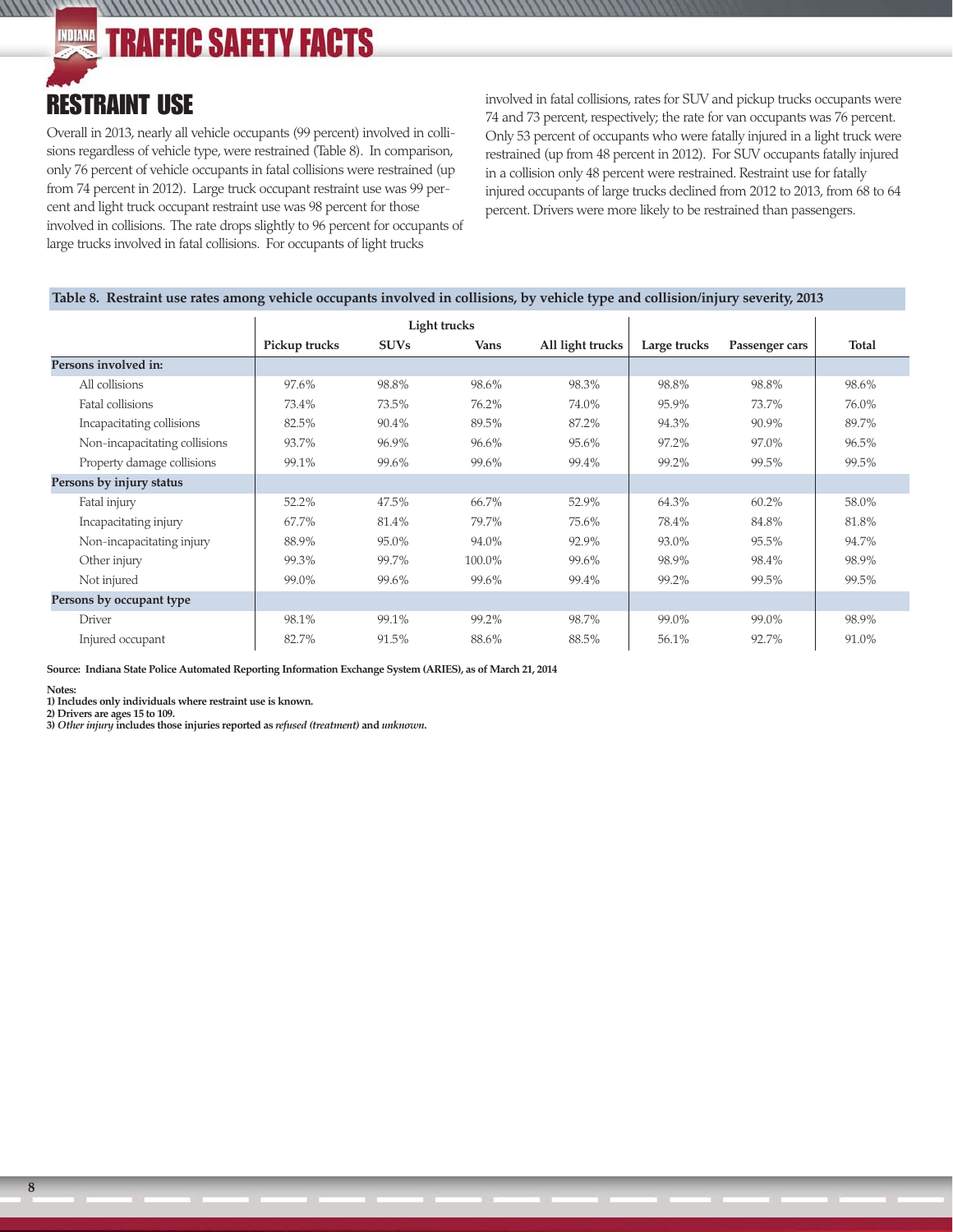From 2009 to 2013, restraint use rates for van occupants have remained steady (98.5 percent), while SUV occupant restraint use increased from 2009 to 2011 (from 98.3 to 98.8 percent), then dropped slightly in 2012 and increased again in 2013 (98.8 percent) (Figure 5). Pickup truck occupant restraint use for the same period was slightly more than one percent lower than for occupants of SUVs and vans. From 2009 to 2013, pickup truck occupant restraint use peaked in 2011 (97.9 percent).

Restraint use rates for all types of light truck occupants involved in fatal collisions remained steady between 2012 and 2013 (Figure 6). Van occupant restraint use in fatal collisions peaked in 2009 (85 percent) and was at the lowest in 2011 (67 percent). On the other hand, SUV occupant restraint use in fatal collisions was at the lowest in 2009 (59 percent) and peaked in 2010 (79 percent). Pickup truck occupant restraint use was also varied – it was lowest in 2010 (63 percent), peaked in 2011 (78 percent) and leveled to 73 percent in 2013. Restraint use plays an important role in the occupant injury status.



**Figure 5. Restraint use rates among light truck occupants involved in collisions, by vehicle type, 2009-2013**

**Source: Indiana State Police Automated Reporting Information Exchange System (ARIES), as of March 21, 2014**

**Notes:** 

**1) Includes individuals where restraint use is known.**

**2) Drivers are ages 15 to 109.**

#### **Figure 6. Restraint use rates among light truck occupants involved in fatal collisions, by vehicle type, 2009-2013**



**Source: Indiana State Police Automated Reporting Information Exchange System (ARIES), as of March 21, 2014**

**Notes:** 

**1) Includes individuals where restraint use is known.**

**2) Drivers are ages 15 to 109.**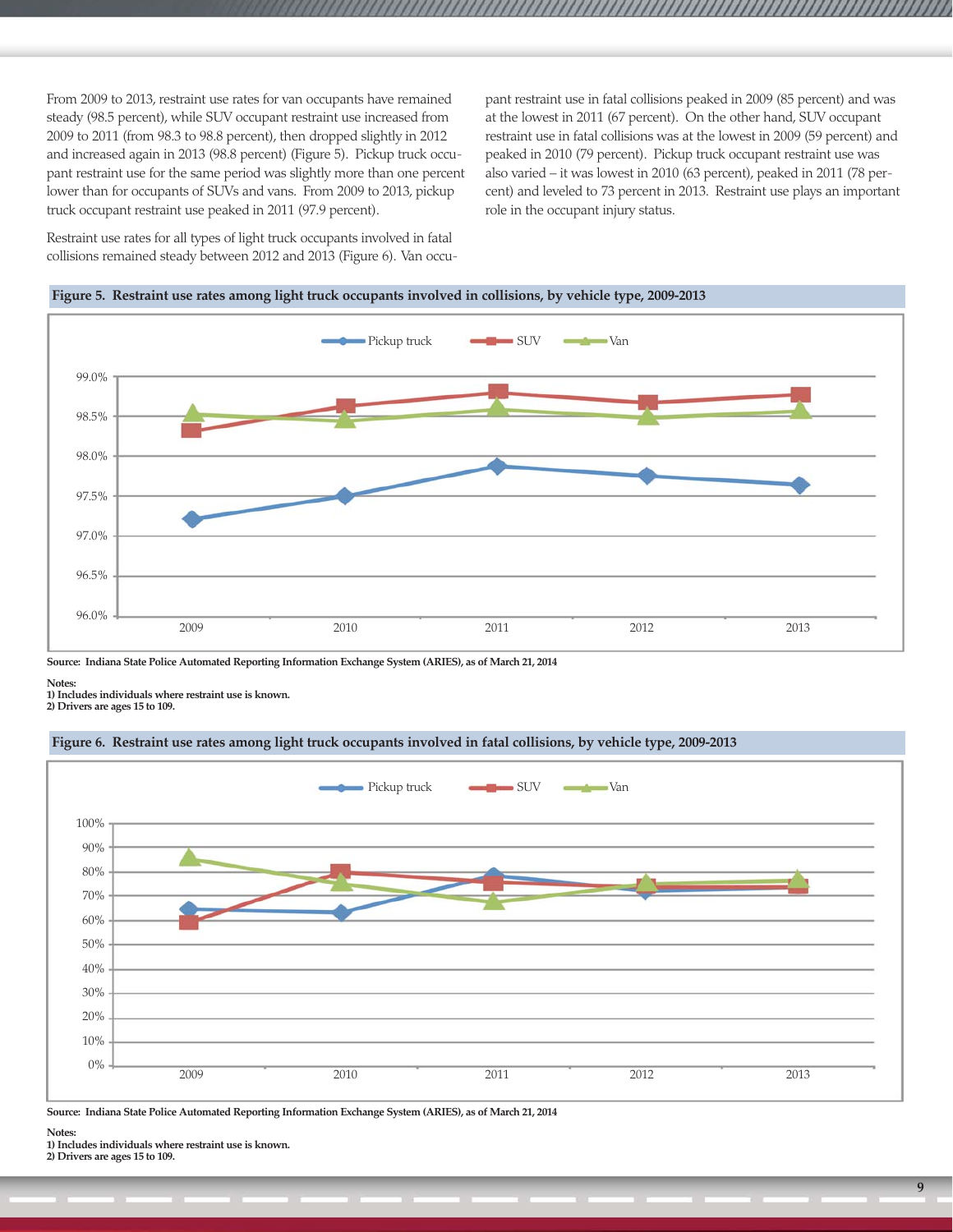# **TRAFFIC SAFETY FACTS**

### **DEFINITIONS**

- *Annual rate of change (ARC)* The rate that a beginning value must increase/decrease each period (e.g. month, quarter, year) in a time series to arrive at the ending value in the time series. ARC is a "smoothed" rate of change because it measures change in a variable as if the change occurred at a steady rate each period with compounding. For example, to measure change in a variable from 2008 to 2012, it is calculated as (Value in 2013/Value in 2009)<sup> $1/4$ </sup> – 1.
- *Census locale Urban* is defined as Census 2010 Urban Areas (expanded in 2010); *suburban* as areas within 2.5 miles of urban boundaries; *exurban* as areas within 2.5 miles of suburban boundaries; and *rural* as areas beyond exurban boundaries (i.e., everything else).
- *Driver impaired* Drivers with a blood alcohol concentration (BAC) greater than or equal to 0.08 grams per deciliter (g/dL).

,,,,,,,,,,,,,,,,,,,,,,,,,,,,

- *Large trucks* Units identified as *truck (single 2 axle, 6 tires), truck (single 3 or more axles), truck/trailer (not semi), tractor (cab only, no trailer), tractor/one semi trailer, tractor/double trailer, tractor/triple trailer,* and *pickup trucks* over 10,000 pounds.
- *Light trucks Vans, sport utility vehicles,* and *pickup trucks* with a gross vehicle weight rating of 10,000 pounds or less.
- *Non-fatal collisions* include *incapacitating, non-incapacitating, possible* and *property damage only* collisions.
- *Non-incapacitating injury* includes *non-incapacitating* and *possible* injuries.
- *Non-motorist* includes *pedestrians* and *pedalcyclists*.
- Restraint use Vehicle occupants are counted as restrained when the investigating officer selected any one of the following passenger vehicle safety equipment categories on the Indiana Crash Report: (1) *Lap belt only*; (2) *Harness*; (3) *Airbag deployed and harness*; (4) *Child restraint*; or (5) *Lap and harness.*
- *Speeding* Driver was charged with a speeding-related offense or an officer indicated that the driver was driving at an *unsafe speed* or at a *speed too fast for the weather conditions.*

### DATA SOURCES

Indiana State Police Automated Reporting Information Exchange System (ARIES), as of March 21, 2014.